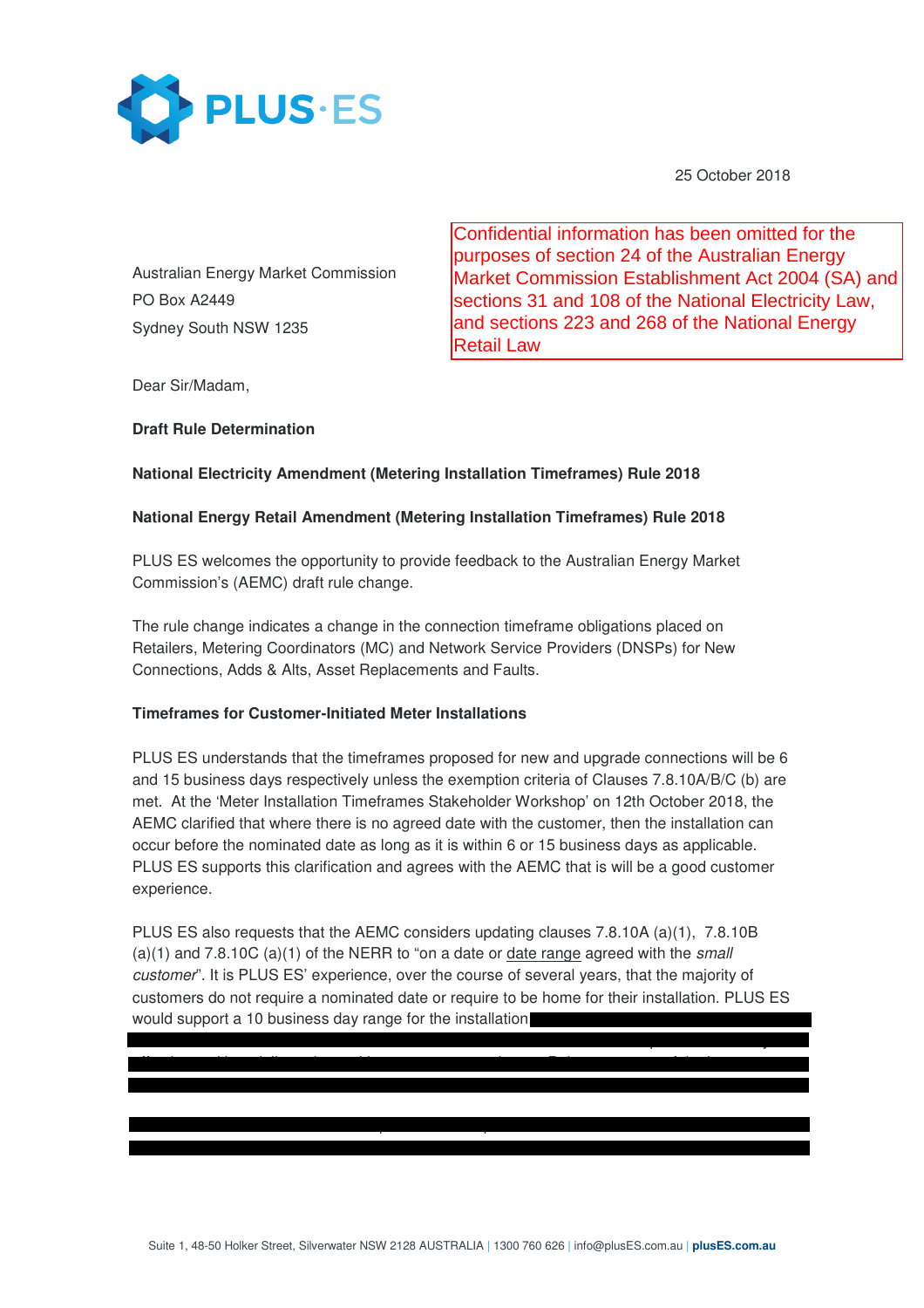

 $\blacksquare$  Enabling customers to agree to a 10 business day installation range will give greater flexibility for meter technicians to adjust their schedules to compensate for any unforeseen circumstances such as weather events, traffic delays or for jobs that take a shorter or longer than expected timeframe to complete (eg. presence of asbestos, access issues, etc.). The technician will accordingly be able to bring forward or push back installation jobs within the 10 business day window and still meet customer expectations. This will also alleviate any pressure on the meter technician to carry out metering works where it may be considered unsafe.

 $\mathcal{P}(\mathcal{P}(\mathcal{P}))$  is process was implemented in all states was implemented in all states was implemented in

In addition, when following the EIC process, PLUS ES has noted a greater level of field technician productivity. This has resulted in shorter installation timeframes and therefore

 $\mathcal{F}$  is reduced waiting time for customers who reduced waiting time for customers who require an appointment date • Scaling of the field force to better manage large volume deployment of aged assets.

## **Meter Exchange - Reasons**

To support the ability to monitor and meet the timeframes proposed for the new and upgrade connection requests, PLUS ES requests the use of a Service Order Reason for all Meter Exchange Service Orders (as per Disconnection Service Orders). This will allow the market to distinguish the different categories of Metering Service Works in the Meter Exchange space and apply the appropriate timeframes. PLUS ES proposes the reasons of:

- Fault- Meter Fault requires meter replacement;
- Customer- Customer initiated meter replacement;
- Family- Meter replacements due to family failure;
- Emergency Emergency Meter Exchanges;
- Retailer New meter deployment as initiated by Retailer.

### **DNSP Notification of Completion of Connection Work**

The rule change to require the DNSP to notify Retailers as soon as the connection work is completed is a positive enhancement for the market. Whilst many jurisdictions already utilise AEMO's B2B e-hub and send a completion notice for a Supply Service Works Service Order, the requirement for all DNSPs to use this process will allow uniformity across the industry. Receipt of this notification from all jurisdictions via the B2B system, unless an ASP is undertaking the service in NSW, will support an improved customer experience with the status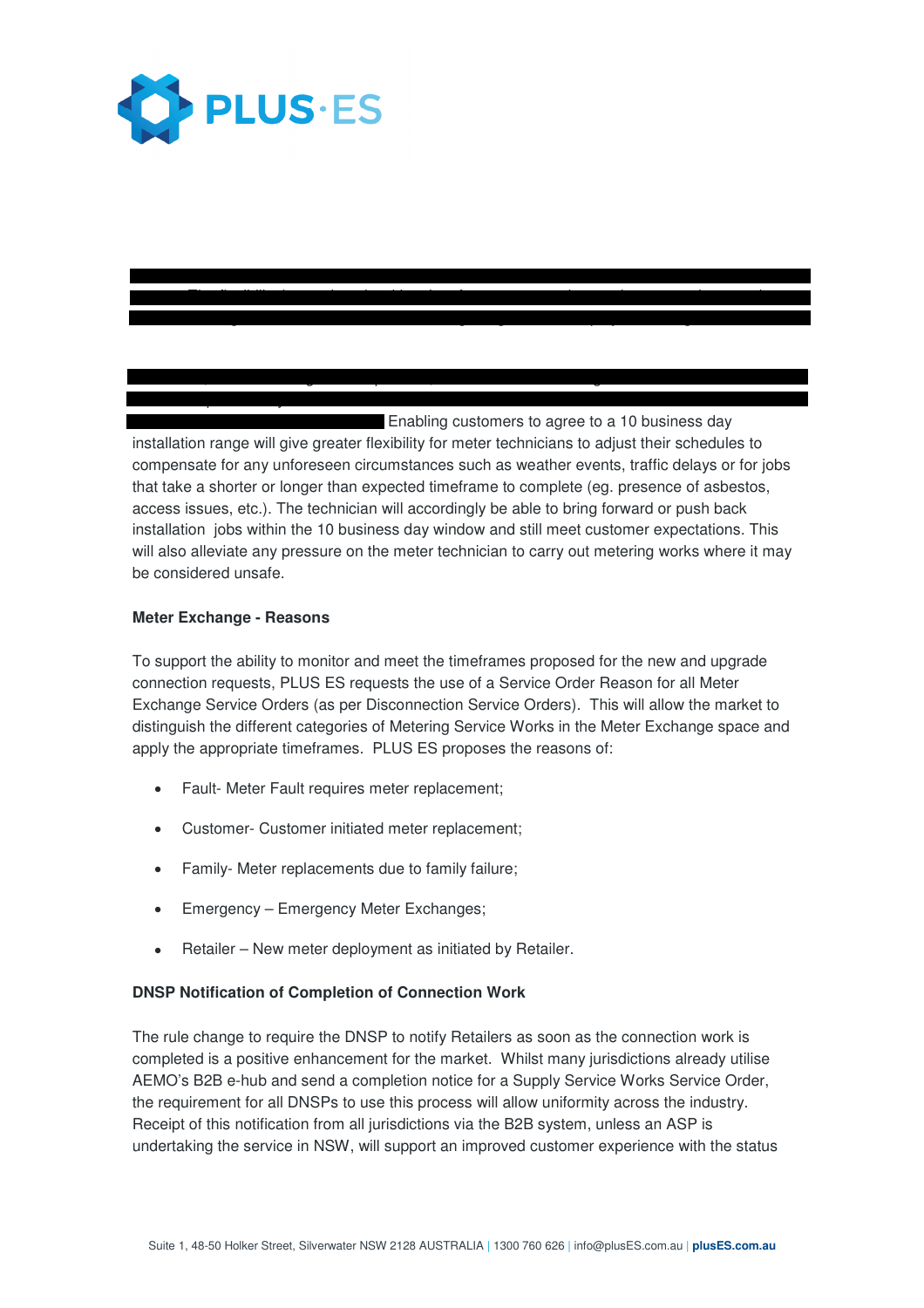

of the key stages of the installation process being available to all parties.

### **Planned Interruption Notification and Customer Consent**

PLUS ES supports the rule change proposed to the NERR Rule 59C where customer consent to a specified date overrides sub-rules (2), (3) and (4). We believe that this proposal will significantly assist in achieving installations in a timeframe that is satisfactory to the customer. Where customer consent is obtained, PLUS ES' view is that the requirement for a planned interruption notification to the retailer and the distributor should not apply.

Clause 59C Planned Interruption Notification will also need to be amended to allow a date range to be provided within the notification.

PLUS ES requests that the AEMC considers amending clause 59C so that the record of the customer agreement only needs to be retained for 2 years rather than 7 years.

#### **Objection Period Reduction**

The reduction of the Objection Period where an existing accumulation or manually read interval meter is being replaced with an advanced meter to zero is supported by PLUS ES as a positive step to smoothing the replacement meter process. PLUS ES would like confirmation that the existing objection rules will be retained and the objection period will (simply) be reduced to zero days. This will allow Participants to continue to object on the day of receipt (whilst CR is at REQ status) albeit CRs will go to PEND a day earlier than the current process.

PLUS ES notes that the change does not benefit prospective CRs where a CR1500 is required for completion.

## **Customer Consent to Appointment Date and the Retailer Interruption to Supply (Rule 59C)**

PLUS ES welcomes the more flexible notification requirements for Retailer Planned Interruptions of electricity supply and expects this positive development will result in more efficient meter installations for customers.

PLUS ES support the rules changes proposed to the NERR Rule 59C where customer consent to a specified date overrides subrules (2), (3) and (4). We believe that this proposal will significantly assist in achieving installations in a timeframe satisfactory to the customer. PLUS ES notes the proposed obligation to continue to provide the retailer planned interruption notification to the customer and the Retailer's obligation to provide the notification to the distributor in this scenario even though timeframes may be significantly shorter. We understand